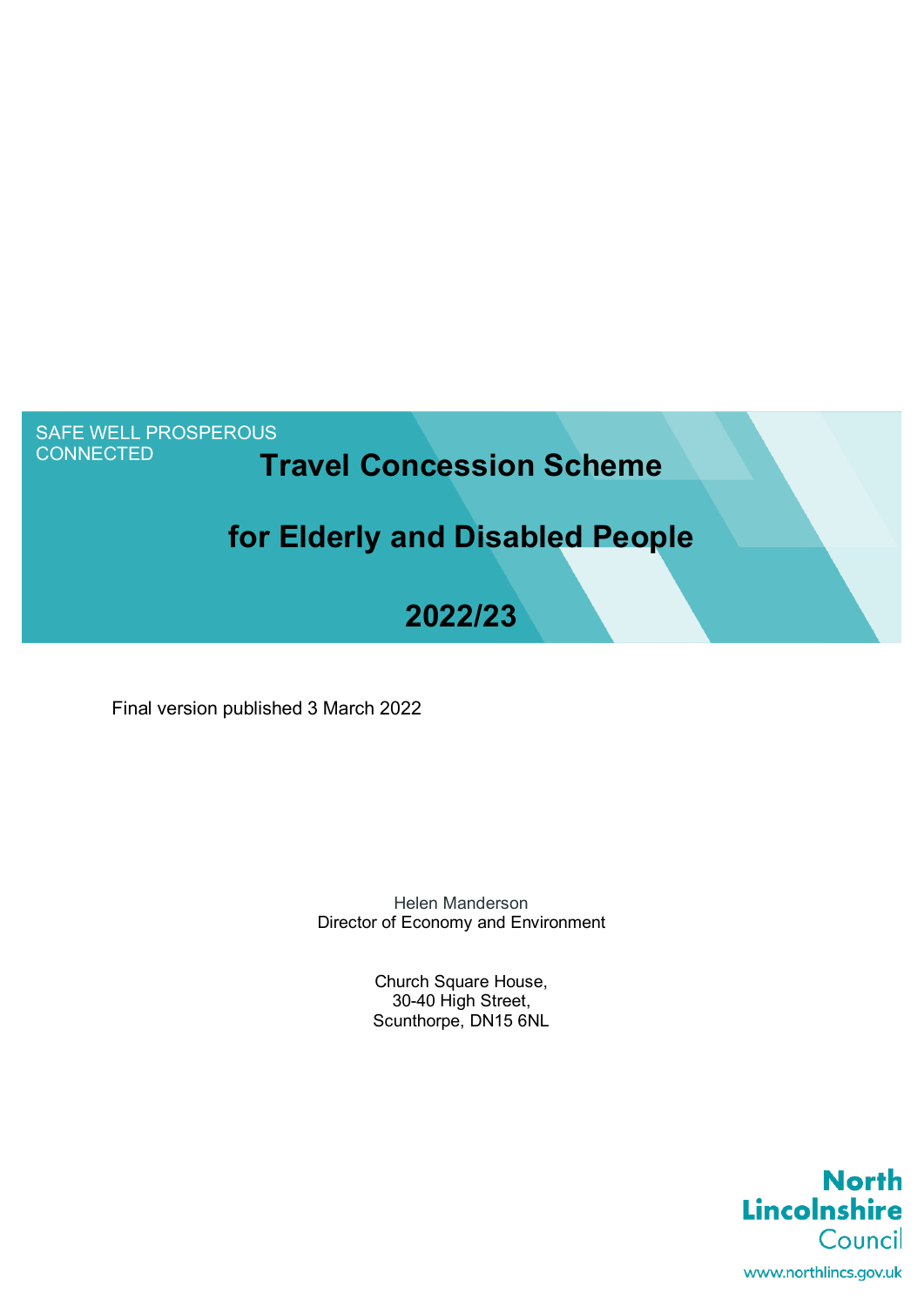# **North Lincolnshire Council Travel Concession Scheme**

# **Scheme Statement 2022/23**

### **1. Introduction and Amendments**

- 1.1 This document sets out the details of North Lincolnshire Council's Travel Concession 2000 and the Concessionary Bus Travel Act 2007. Scheme as required by the Transport Act 1985, Section 149 of the Transport Act
- 1.2 It replaces the scheme statement which came into operation on 1 April 2021.
- 1.3 This scheme is intended to cover the financial year 2022/23.

# 2. **Travel Concessions for Elderly and Disabled People**

### **Where and When the Scheme Applies**

- 2.1 The scheme covers the whole of the Unitary Authority of North Lincolnshire.
- between 9.30am and 11.00pm Monday to Friday and all day on Saturdays, Sundays and 2.2 For holders of English National Concessionary Travel Scheme (ENCTS) passes issued by other authorities who may board buses in North Lincolnshire, the scheme applies bank holidays.
- 2.3 For holders of passes issued by North Lincolnshire Council, the scheme provides free travel as above, but may offer additional discretionary entitlement journeys beginning within the boundary of North Lincolnshire.

## **Statutory Minimum Requirement and Discretionary Enhancements**

- 2.4 The Council provides the statutory minimum requirement to provide free travel on any local bus services between 9.30am and 11.00pm Monday to Friday and at all times on Saturdays, Sundays and bank holidays.
- $2.5$ In addition to the statutory scheme, the Council provides the following discretionary enhancements for those with North Lincolnshire issued passes:
	- • Free travel on local bus services before 9.30am and after 11.00pm Monday to Fridays;
	- Free or discounted local train travel; and
	- • Free bus travel or discounted local rail travel for companions of disabled people who cannot use buses or trains on their own.

### **Bus Services on which the Scheme Applies**

- 2.6 The concession provides free travel for passholders on all local bus services running wholly or partly within North Lincolnshire.
- 2.7 "Local Bus Service" has the meaning defined by Section 2 of the Transport Act 1985.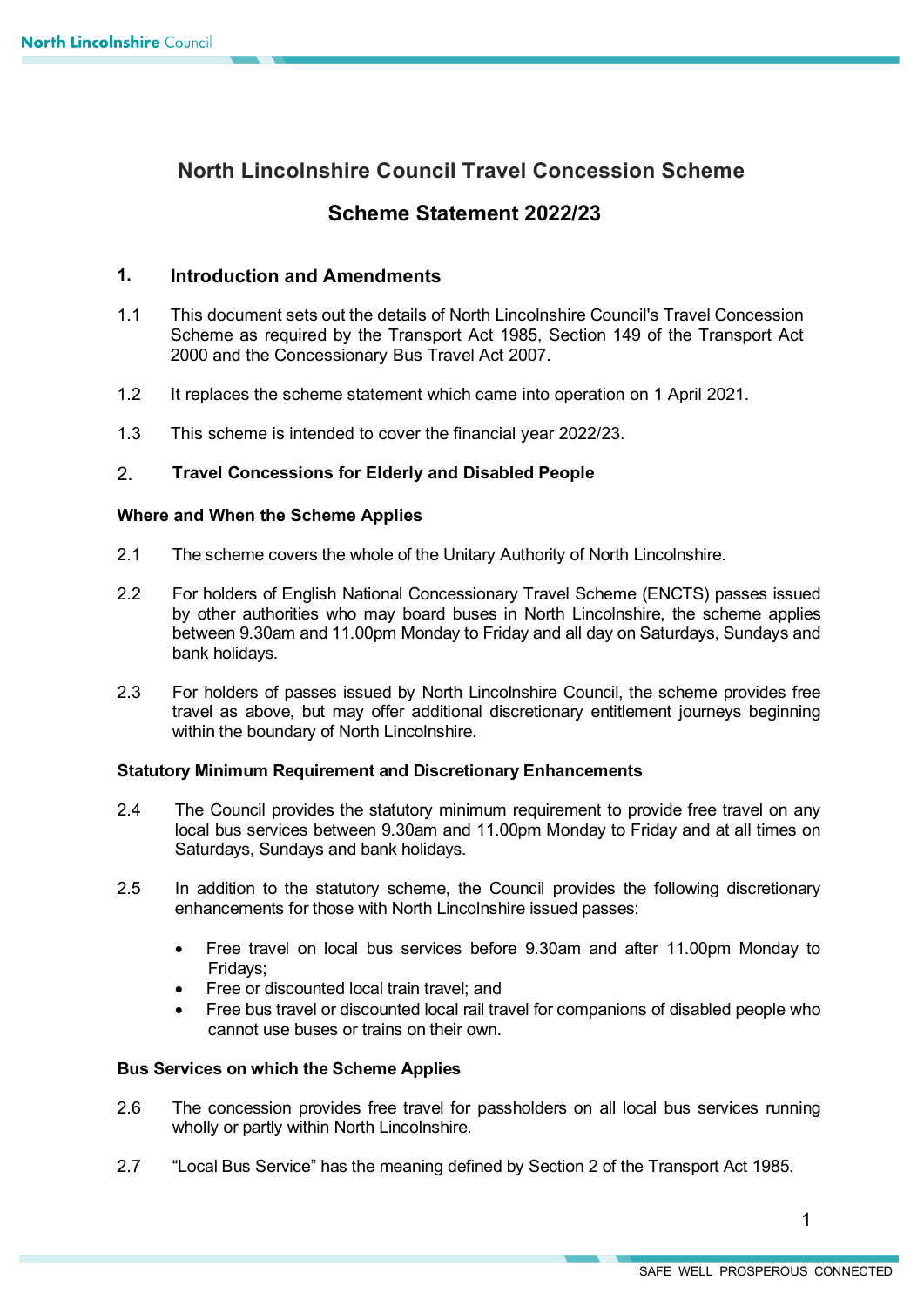- North Lincolnshire to meet the needs of the pass holders.. The operator of the JustGo buses will not be reimbursed. 2.8 JustGo services: The concession is available on JustGo running wholly or partly within
- 2.9 Dial a Ride Services: The concession is available on dial a ride and other services provided under Section 22 of the Transport Act 1985 running wholly or partly within North Lincolnshire to meet the needs of members of the public who are elderly or have disabilities.
- 2.10 The concession is not available on long distance coach or bus routes which are not registered as local services or on excursions, tours, private hire vehicles, special services and any others which are not open to the general public.
- 2.11 Bus operators will be allowed to join the scheme or add services to the scheme at any time. Failure to provide adequate advance notice of this to the Council may result in delayed reimbursement payments.

## **Rail Services on which the Scheme Applies**

- 2.12 A holder of a valid North Lincolnshire pass (see paragraph 2.23) and companions of people with disabilities may be allowed a reduction of:
	- 50% of the cost of a standard class return rail ticket: and
	- 34% of the cost of a standard class single ticket.

on local rail journeys within the area defined in paragraphs 2.14 and 2.15.

- receive a pass with one train. The eligibility for one train and two trains is set out in paragraph 2.23. 2.13 A holder of a valid North Lincolnshire pass with a two trains symbol may be allowed to travel free in standard class accommodation on local rail services within the area defined below. Passes for elderly people and some of the seven categories of disability may
- 2.14 The concession may be available for any passenger journey made between any two stations in North Lincolnshire and between any North Lincolnshire station and: Habrough, Healing, Stallingborough, Great Coates, Grimsby Town, Grimsby Docks, New Clee and Cleethorpes.
- 2.15 Any rail concession will only be available via Barnetby for any passenger journey made between North Lincolnshire stations and Gainsborough Central, Lincoln, and Market Rasen.
- 2.16 The concession is not valid on excursion or special rail services and any others which are not open to the general public.

#### **General Requirements**

- 2.17 The pass is not transferable and may only be used by the person to whom it was issued.
- They will be: 2.18 The concession is only available to people who normally live within North Lincolnshire.
	- eligible for inclusion on the North Lincolnshire electoral roll; or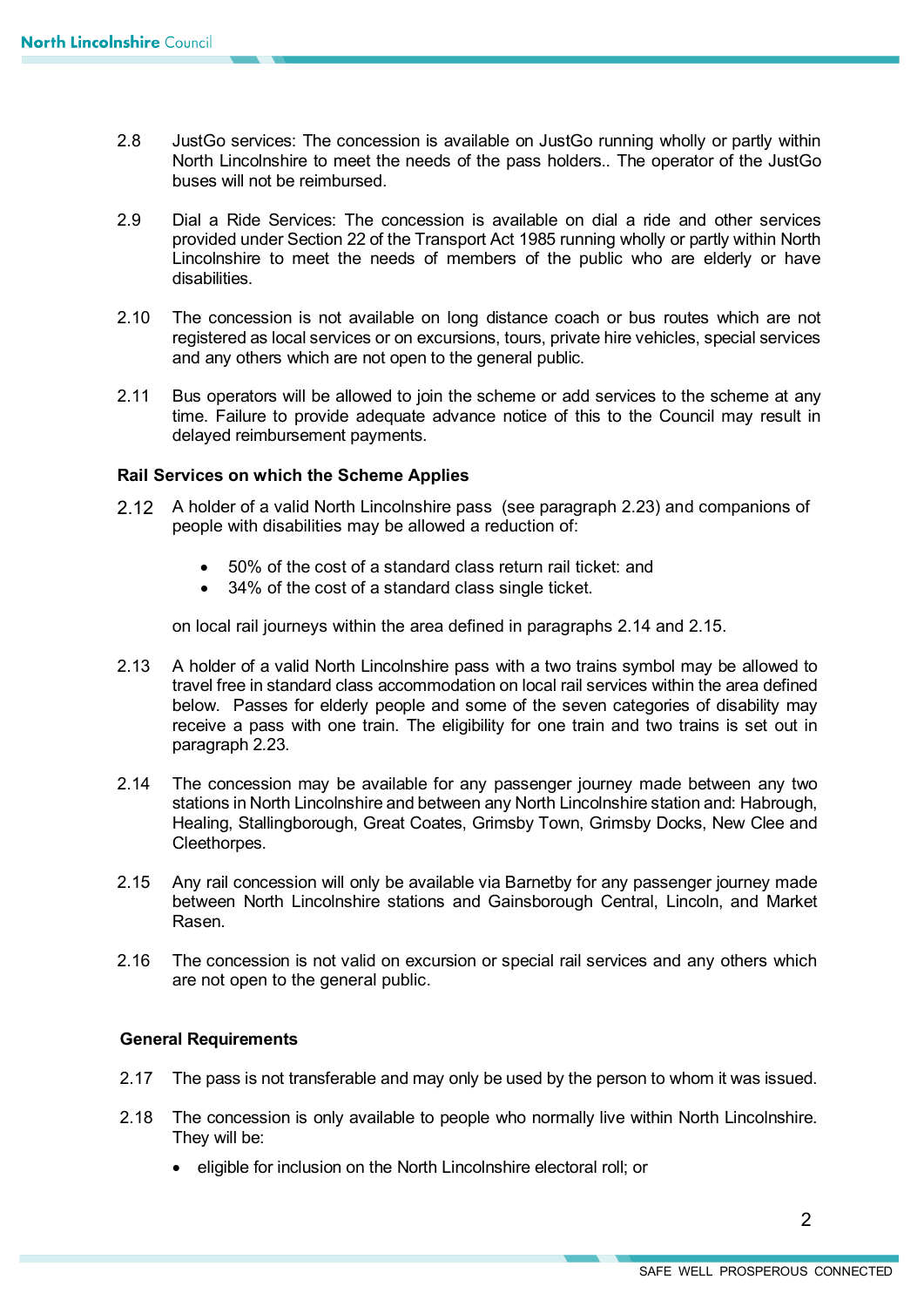- • in the case of a disabled person aged under 18, have parents eligible for inclusion on the North Lincolnshire electoral roll; or
- • be known to the Council's Adults and Community Well-being or Children and Community Resilience Directorates as resident within North Lincolnshire.
- 2.19 Possession of a travel concession pass does not guarantee any person the right to a place on any particular train or passenger service vehicle, or the right to a seat on such a vehicle.
- 2.20 All people travelling using a concessionary pass are subject to the conditions of carriage of the public transport operators. They will be asked to show proof of eligibility on boarding any bus and may also be asked to show proof of eligibility at any time on any journey. Where a bus is fitted with electronic pass recognition equipment, the passholder must ensure that the electronic transaction is completed. The Council accepts no liability for any loss, injury or inconvenience incurred as a result of using a concessionary pass.
- 2.21 Passes are typically valid for up to five years. The validity of some passes issued on the grounds of disability may vary due to the category of disability. There will be a charge of card. We will provide one replacement during the tenure of the card if it is faulty and is of charge. £10 for replacement passes unless the pass has been stolen and a crime number is provided. This includes a change of name or a new photograph during the tenure of the presented for inspection and is in good condition. Card renewals will be replaced free
- 2.22 The Council reserves the right to withdraw, amend or replace any pass.
- 2.23 The categories of people eligible to receive a pass are:
	- case of a man, from the pensionable age of a woman born on the same day. • Older people, defined as: in the case of a woman, from her pensionable age: in the
	- • People who receive one of the following automatically qualify for a disability pass:
		- Higher rate mobility component of disability living allowance\*; or
		- - Personal Independence Payment where the applicant has been awarded at least 8 points against either the "moving around" and/or "communicating verbally" activities. Please note that 8 points provides a one train pass and 12 points or more provides a two train pass \*; or
		- War pensioner's mobility supplement\*, or
		- A Blue Badge.
	- People who are profoundly or severely deaf.
	- People without speech.
	- People who are blind or partially sighted.\*
	- People who are limbless.
	- development of mind which includes significant impairment of intelligence and social • People who have a learning disability, that is, a state of arrested or incomplete functioning.\*
	- and long-term adverse effect on their ability to walk.\* • People who have a disability, or have suffered an injury, which has a substantial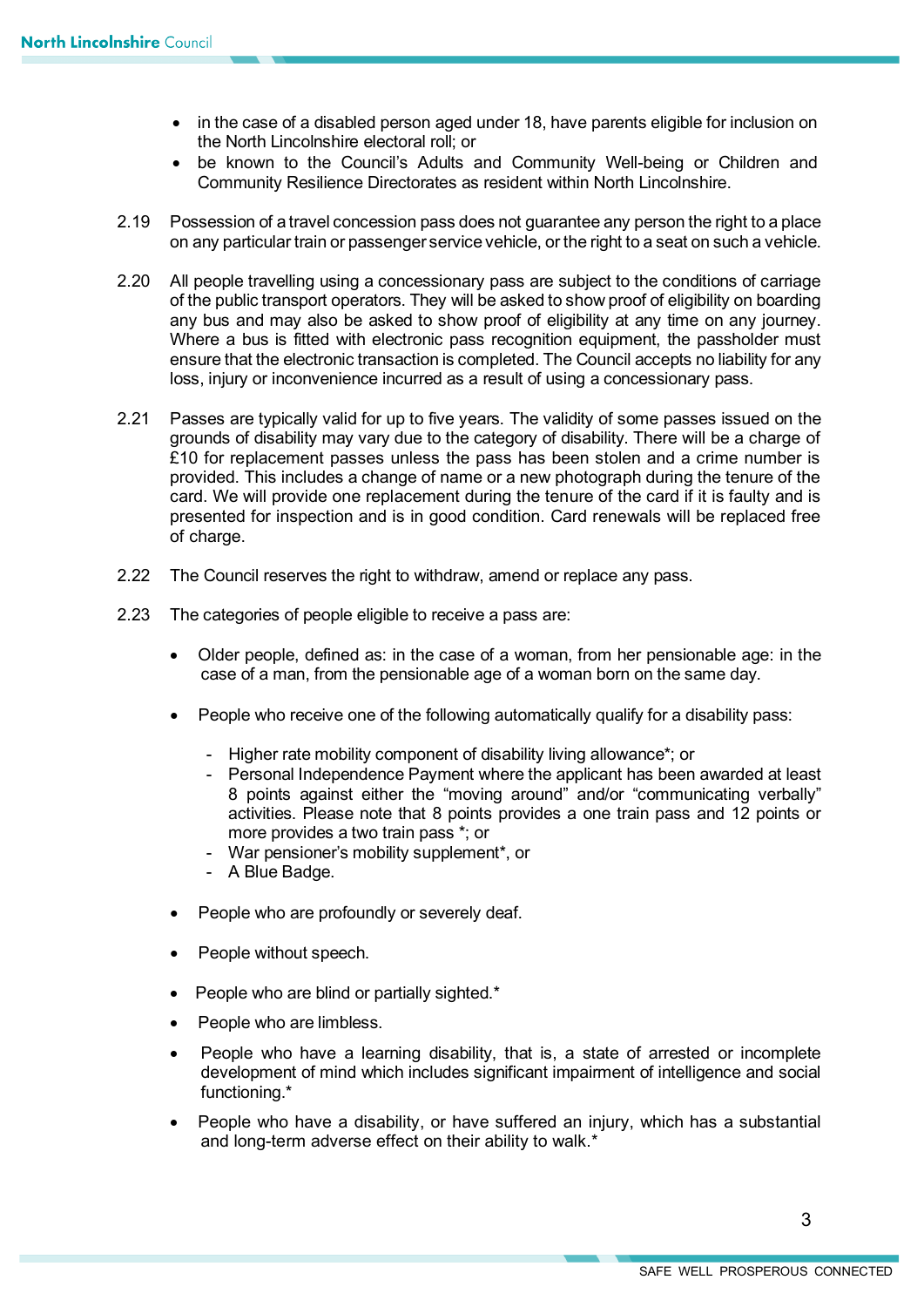• People if applied for the grant of a licence to drive a motor vehicle under Part III of the Road Traffic Act 1988, have their application refused pursuant to section 92 of the Act (physical fitness) otherwise than on the grounds of persistent misuse of drugs or alcohol.

\*indicates that the category would be entitled to two trains to allow free local rail travel.

- 2.24 Applicants with disabilities must have an impairment which is permanent or likely to last at least 12 months.
- 2.25 The Council will also provide concessionary travel for companions of people who are unable to travel on public transport by themselves. This will be indicated by a "+C" symbol on the disabled person's pass, not by the issue of a separate pass to the companion. not be given to children until they reach secondary school. Separate guidance is issued on eligibility for companion passes. Companion passes will

#### **Pass Issue**

- 2.26 Applicants will be asked for proof that they are eligible, as specified by the Council. The Council or its contractor will take a photograph and issue the pass. It will be sent to the applicant by post.
- confirmation as specified by the Council that he or she can only travel on public transport 2.27 Applicants who require a companion to accompany them must provide written with a companion.

#### **of Revenue Forgone 3 Participation of Public Transport Operators in the Scheme and Reimbursement**

#### **General Conditions**

- 3.1 Section 145 (1) of the Transport Act 2000 and Section 1 of the Concessionary Bus Travel Act 2007 require operators to provide free concessionary travel on local bus services for people in possession of an ENCTS pass.
- 3.2 All operators participating in the scheme shall recognise and accept a valid ENCTS pass as reasonable proof of the holder's entitlement to concessionary travel within the defined boundaries of the scheme.
- 3.3 Where a bus or vehicle is fitted with electronic pass recognition equipment, the operator should ensure that the electronic transaction is completed.
- 3.4 Before allowing travel at concessionary rates, the driver, conductor, inspector or ticket person whose photograph it bears and the pass is not beyond its expiry date. We will hotlist on a regular basis all expired and invalid passes. office clerk shall exercise reasonable care that the pass shown is being used by the
- 3.5 Operators are required to provide accurate and timely records of the number of passholders boarding their services in North Lincolnshire.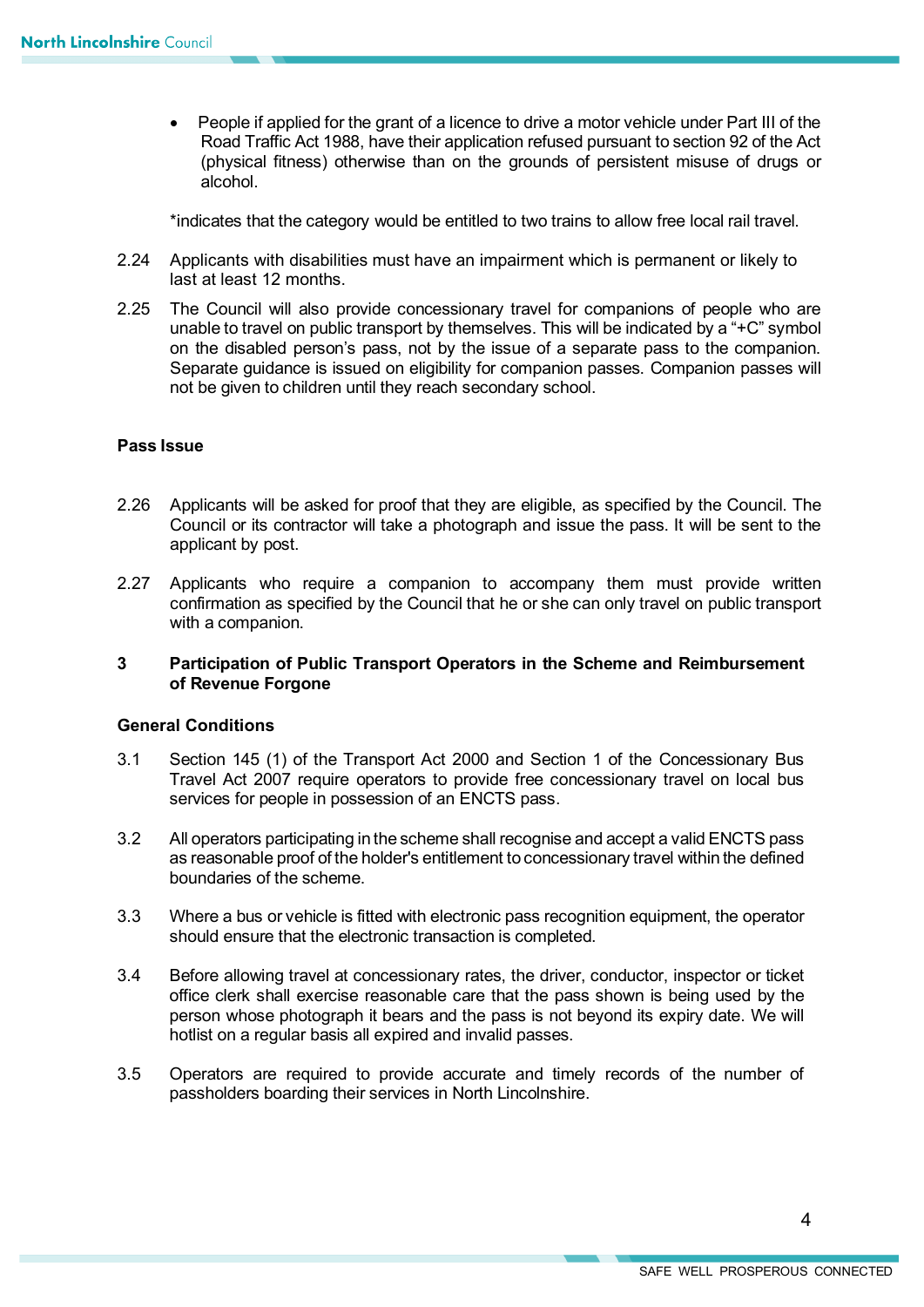- 3.6 All operators will inform the Council of any changes in services or fares on any services on which concessions are available. This information shall be given not later than seven days before any change is made.
- 3.7 Normal reimbursement arrangements may be amended by specific terms or requirements set out in local bus service contracts issued by the Council.

#### **Principles**

- 3.8 The Council will reimburse local bus operators for:
	- • journeys made by holders of ENCTS passes issued in other areas starting within Sunday and bank holidays; and North Lincolnshire after 9.30am, Monday to Friday and all day on Saturday,
	- passholders starting within North Lincolnshire at any time on any day. • discretionary journeys made in accordance with the scheme by North Lincolnshire
- 3.9 The Council will also reimburse operators of local bus services for free travel by companions of disabled people who hold ENCTS travel passes issued by:
	- Hull City Council,
	- The East Riding of Yorkshire Council,
	- South Yorkshire Passenger Transport Executive, and
	- North East Lincolnshire Council

 Mondays to Fridays and without time limit on Saturdays, Sundays and bank holidays. for journeys returning from North Lincolnshire to their home authority area after 9.30am,

 These passholders will have a pass bearing the same "+C" symbol which is used by North Lincolnshire Council.

 by taking part in a concessionary travel scheme. 3.10 The Council is required by law to reimburse bus operators for carrying concessionary passengers, on the principle that the operators are "no better off and no worse off"

#### **Methodology**

- concessionary travel at pre-COVID levels since April 2020, as encouraged by the Department for Transport. The Council will continue to support our local bus 3.11 North Lincolnshire Council acknowledges the current situation regarding COVID-19 and the measures that have been in place to reimburse bus operators for operators. In return for the continued extraordinary support for the local bus network, the Council expects local bus operators to maintain bus service provision at pre-COVID levels.
- will reimburse operators based on pre-COVID reimbursement payments for the 3.12 Following a letter from the Department for Transport in February 2022, the Council period of the 2022-23 scheme.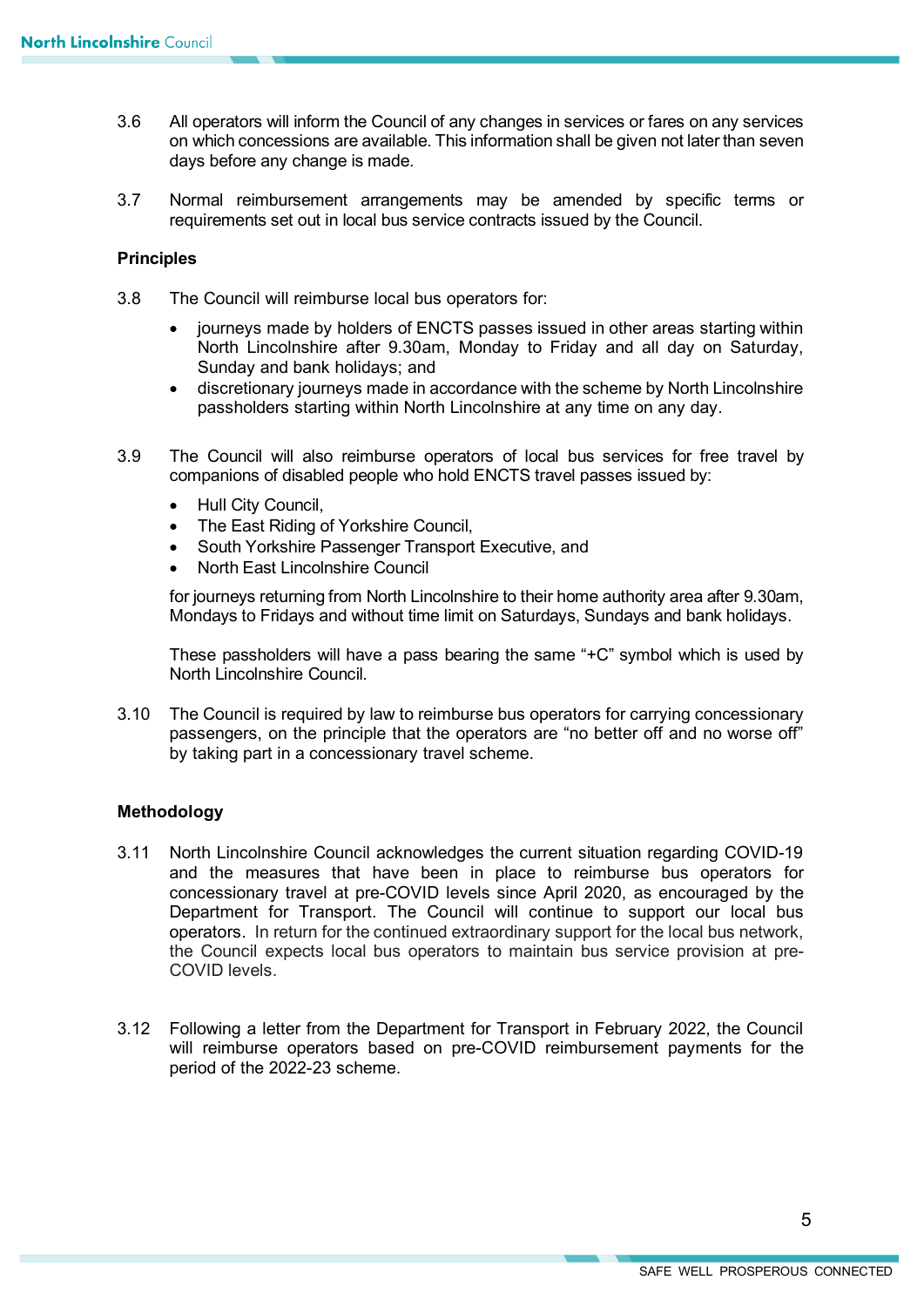reimbursement, acting reasonably and using all available evidence, that should transfer from one operator to another. The Council will work with all impacted 3.13 Where there has been a change of contracted bus service from one operator to another since 2019-20, the Council will determine the appropriate level of operators and communicate its findings with those operators.

#### **Payments**

- 3.14 The Council recognises the importance of prompt concessionary fare payments in maintaining operators' cash flow.
- 3.15 Where the estimated total sum due to the operator during the period of the scheme exceeds £10,000, the Council will make payments in the middle of each four-week period throughout the year.
- total sum payable. 3.16 For existing operators, these payments will be approximately one thirteenth of the
- will be made quarterly. These payments will be approximately one quarter of the total 3.17 For existing operators whose reimbursement claims are under £10,000, payments sum payable.
- 3.18 For new operators, each payment will comprise:
	- An on-account payment of 85% of the estimated total for the period
	- A balancing payment which will be calculated by using this methodology.
- 3.19 The Council may withhold up to 15% of the monthly payment if any operator fails to provide within four weeks of the previous month end accurate records of the number of passholders boarding their services at stops within North Lincolnshire.

#### **Confidentiality**

 3.20 The Council will treat any information provided by any operator in the utmost North Lincolnshire concessionary travel scheme only. confidence and this information shall be used for the purposes of administering the

#### **Access for Survey**

- 3.21 All operators will be required to allow the Council's officers to have access, free of charge, with reasonable frequency to their vehicles on which concessions are available to:
	- • survey, count or estimate the number of passholders carried and the fares paid; and
	- • obtain any other information which the Council considers necessary to enable it to calculate or verify payments due under the concessionary fare scheme.